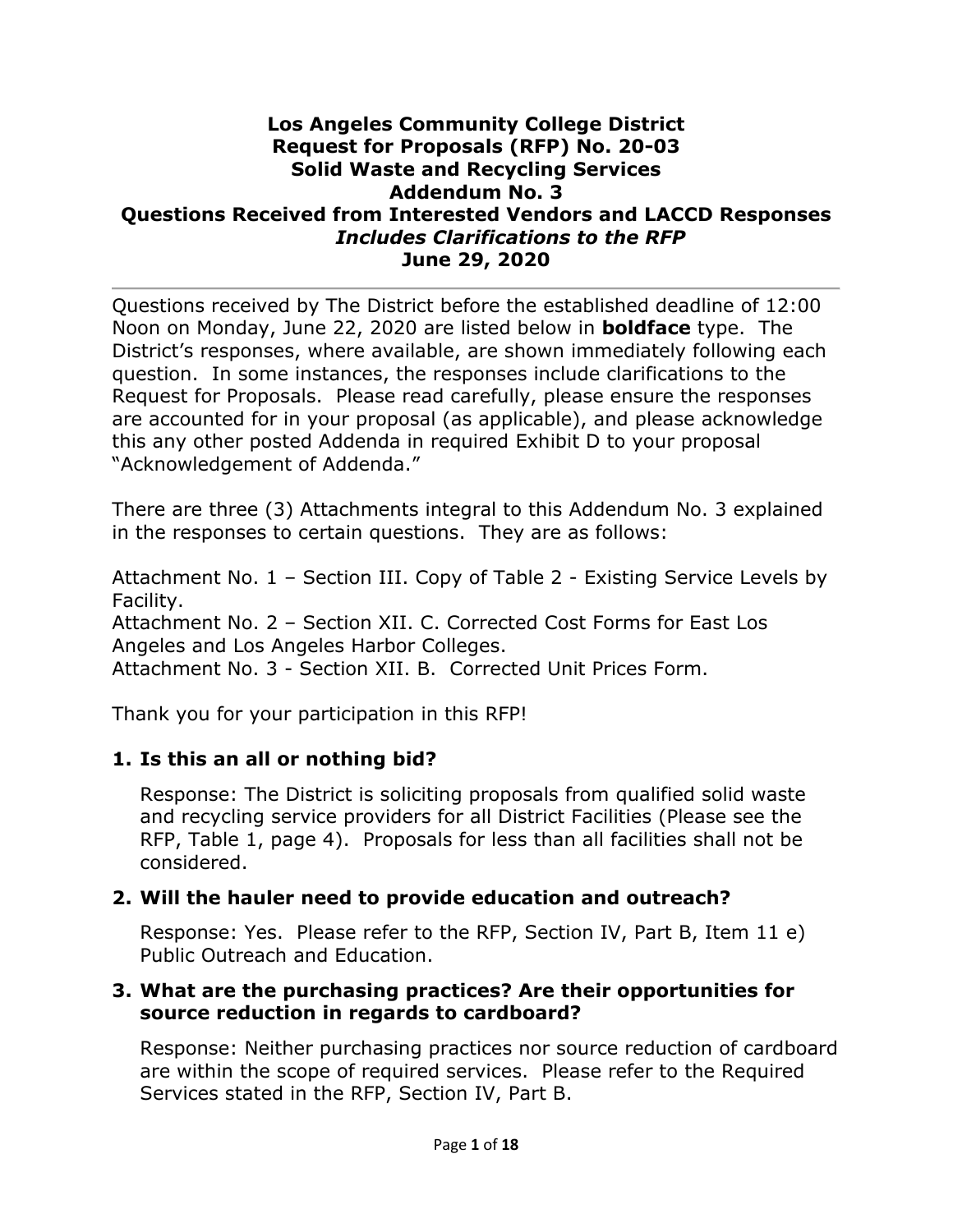### **4. What are the limitations of the custodians based on their union descriptions?**

Response: Limitations of custodians are based on staffing levels, not union descriptions.

### **5. Will the hauler need to service and maintain the compactors?**

Response: Yes. The selected service provider will be responsible to service and maintain the compactors.

#### **6. Will the hauler need to provide recycling receptacle at the colleges?**

Response: Please refer to the RFP, Section IV, Part B Required Services.

### **7. Will the custodial or maintenance staff be separating recycling?**

Response: No. The selected service provider will be required to provide for the collection of recyclables.

### **8. What are the conditions of the union?**

Response: There are no known conditions placed on this RFP by any union.

### **9. Are there opportunities to transfer equipment internally between campuses? (Unused compactors and roll off containers)**

Response: Inter-college transfers of District-owned equipment would need to be arranged with the respective colleges.

#### **10. Can event waste be contracted out to tenants or will the District be responsible for all tonnages from events?**

Response: Please see the answer to Question 14 below.

#### **11. Expand on alternate fuel vehicles required for service – does that include scout?**

Response: The requirement for alternative fuel vehicles does not include scout trucks.

#### **12. Will the selected hauler provide containers for kitchens, dining & common areas to collect recycling and organics? Will material in container be transported to end destination by school staff?**

Response: Please refer to the RFP Section IV, Part B Required Services and Part C General Conditions.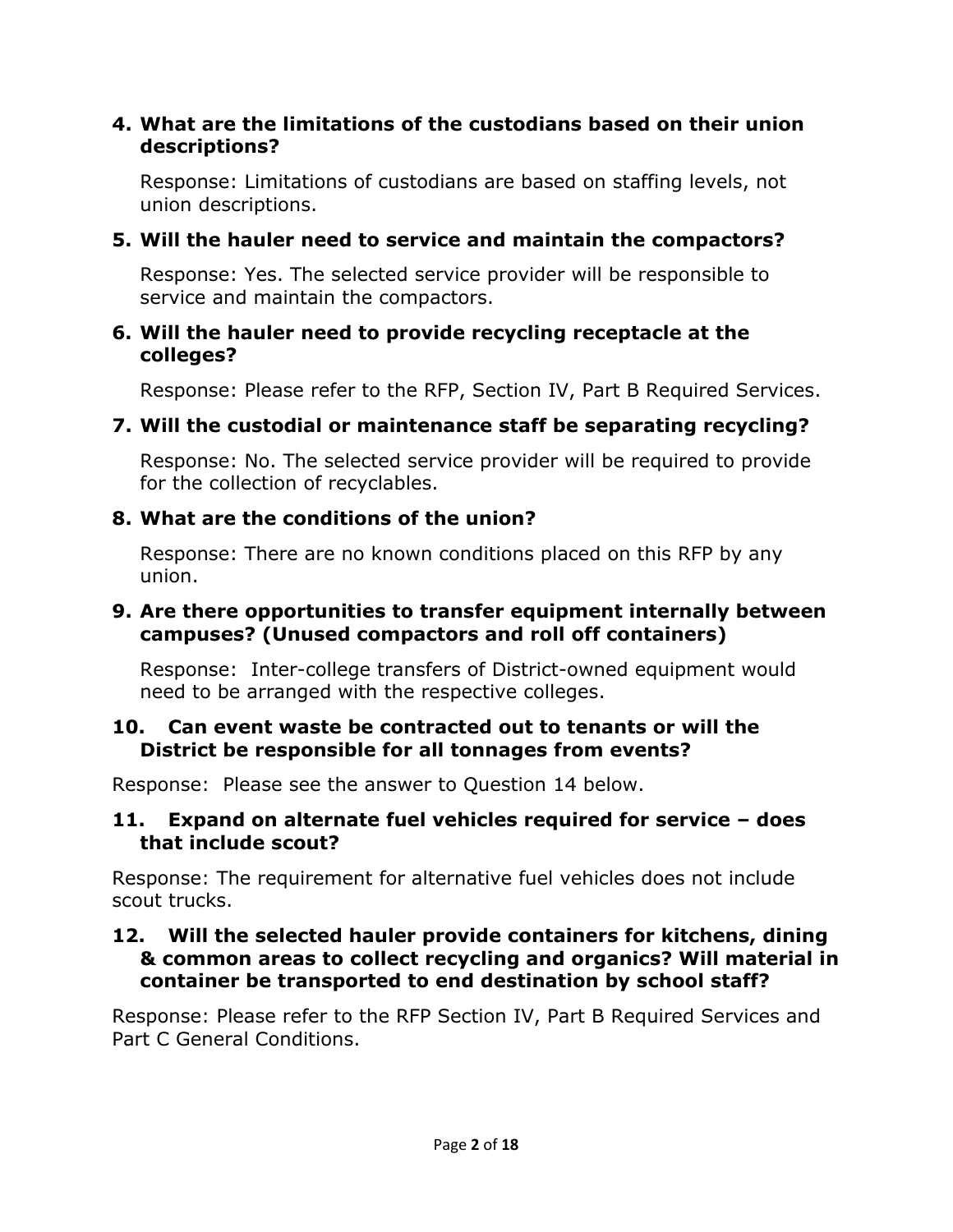#### **13. If School overfills containers, will the service provider clean up messes and take additional materials for zero additional charge?**

Response: Please refer to the RFP Section B Required Services, Part 9. Cleaning (page 12).

#### **14. Page 17, the District requests services for events at no additional cost. Is it possible to get a list of suggested events and levels of service?**

*Response:* This matter is clarified as follows:

Section IV, Part B, Item 11 a) Additional Services of RFP No. 20-03 *has been revised to the following:*

# **b) Additional Services at No Cost**

As part of the consideration for entering into this Agreement, SERVICE PROVIDER shall provide the following three (3) additional services at no charge, and shall not adjust its rates to the District to offset costs incurred in providing any of the services listed below:

The SERVICE PROVIDER shall provide additional bins and/or services when requested by District Representative, (e.g., Special Events, Athletic Events, etc.).

1. Additional Service at No Cost:

SERVICE PROVIDER shall work with the colleges in identifying and resolving continual problems with inadequate capacity or overflowing condition of bins or bin enclosures, and/or other unsanitary conditions caused by the college. District is responsible for the maintenance of the bin enclosures. SERVICE PROVIDER is responsible to inform the District of any maintenance issues associated with the bin enclosures, such as fencing, gates, graffiti, vandalism, etc.

2. Additional Service at No Cost:

SERVICE PROVIDER shall respond to calls from the District to dispose of bulky items and other solid waste as result of illegal or unauthorized dumping occurring within the District limits. It is the parties' expectations that this service will occur on a relatively infrequent basis, and, accordingly, if this service becomes necessary at a level exceeding SERVICE PROVIDER'S expenses, the District shall meet and confer with the SERVICE PROVIDER in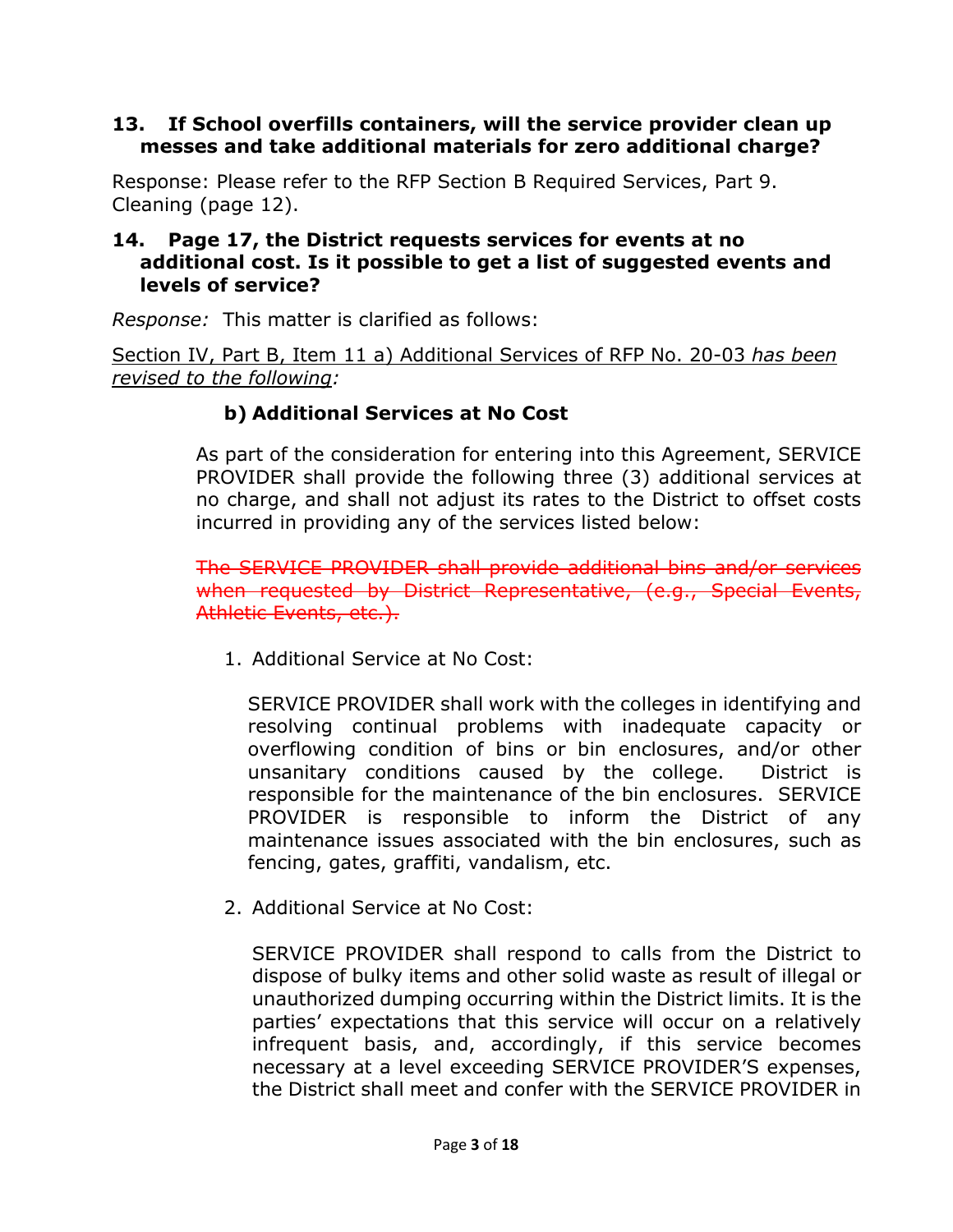good faith to evaluate the level of additional compensation to which the SERVICE PROVIDER may be entitled for such additional service.

3. Additional Service at No Cost:

At the request of the Facility Representative, the SERVICE PROVIDER shall participate in and promote recycling and other diversion techniques at District events and local activities. Such participation would normally include providing, without additional cost to the District, educational information promoting the goals of the District's recycling programs.

Not included in this section are solid waste and recycling services for events which are additional cost items. Please refer below to Section h) Events.

Section IV, Part B, Item 11 h) Events of RFP No. 20-03 has been revised to the following:

# **h) Events**

The SERVICE PROVIDER shall provide service for the collection of waste, recyclables and organics at events, special events, athletic events, etc. that take place at the facilities of the colleges. The SERVICE PROVIDER shall provide these services on an on-call, as-needed basis, and may charge an additional fee for such.

#### **15. Under the same section, the District requests collection of bulky items that were disposed of illegally within the "District limits". Was this intended to be within the "District Property Limits"?**

Response: This is intended to indicate within the District Property limits and the RFP is so clarified.

#### **16. Page 18, is the District seeking for the service provider to also empty the containers into the compactor? Or will the District staff do that?**

Response: The service provider is not responsible for emptying containers into compactors.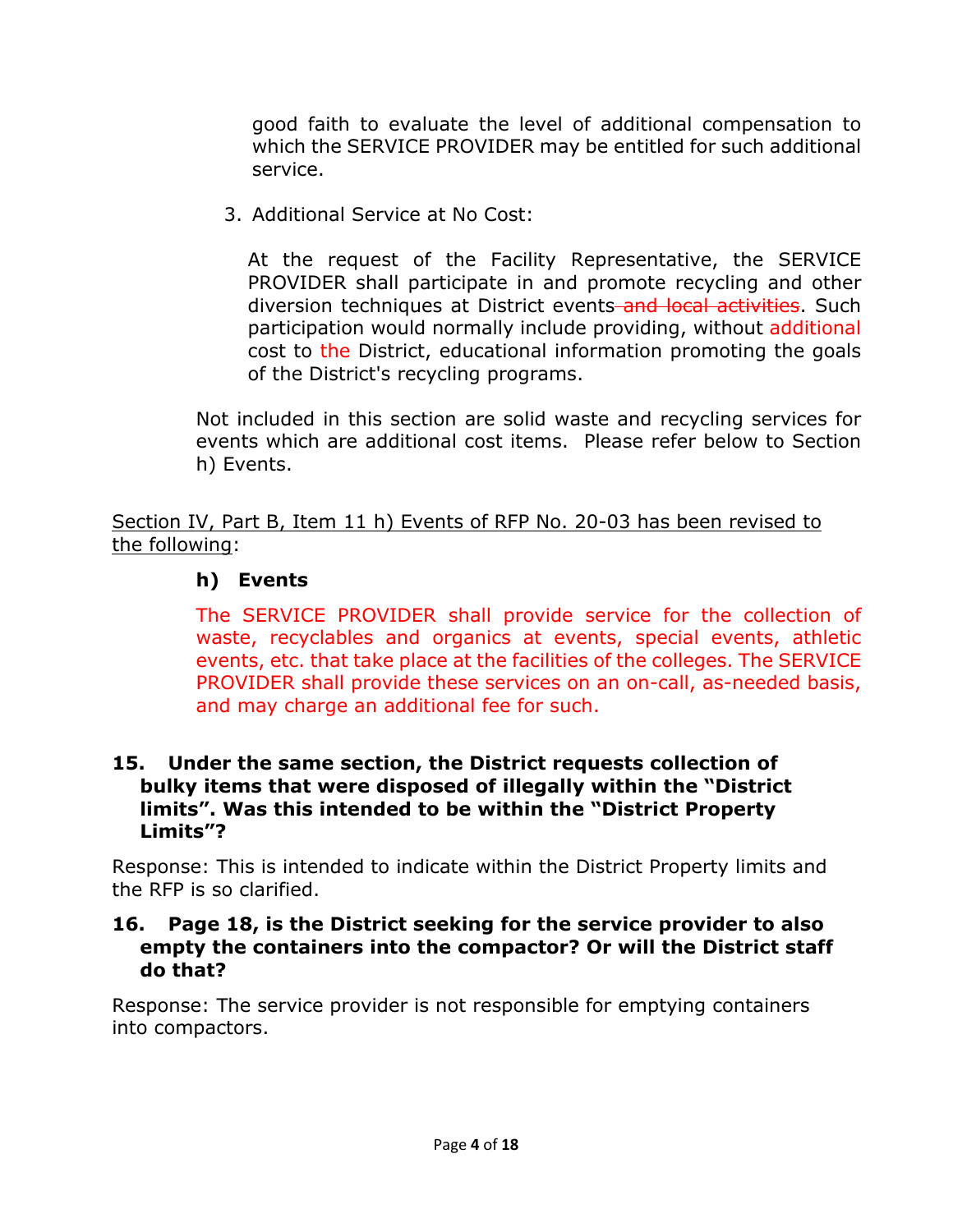#### **17. Can it be recommended that the District point out to the service providers which locations are subject to the Los Angeles City Franchise Fee of 10%?**

Response: The District is exempt from the City's trash hauling program.

#### **18. Page 8, Containers: "Service provider shall IMMEDIATELY replace or repair damaged containers…" What is the timeframe for repair?**

Response: Damaged containers shall be replaced within 48 hours.

#### **19. How much notice will be provided for event services collection or bulky item collection?**

Response: The service provider will be notified 48 hours prior to an event or bulky item collection.

#### **20. Can the District provide reasons for all terminated and lost business over the past 36 months? (Reasons, names, address, email & phone number)**

*Response:* It is not known what is being referred to here - other than business lost during the COVID-19 outbreak and for which the District does not have a listing of the businesses affected due to the required closure of the nine colleges.

# **21. Please provide a draft agreement.**

Response: Please refer to the RFP Exhibit G Standard Personal Service agreement.

# **22. Please provide a definition of recyclables.**

Response: Please refer to the RFP, Section I - Definitions.

### **23. Is the hauler to provide a list of proposed acceptable recyclable materials?**

Response: The service provider may propose a list of recyclable materials.

# **24. Is there a mechanism for contamination charge?**

Response: No. Such charges are not currently budgeted for by the colleges.

**25. The term of the agreement is for one year with up to four additional, consecutive extension years. Within this maximum five year term, are there provisions to adjust rates? If so, what is the methodology? Examples: Bureau of Labor Statistics Index for Garbage and trash Collection? Extraordinary and/or Uncontrollable cost increases. Regulatory changes impacting**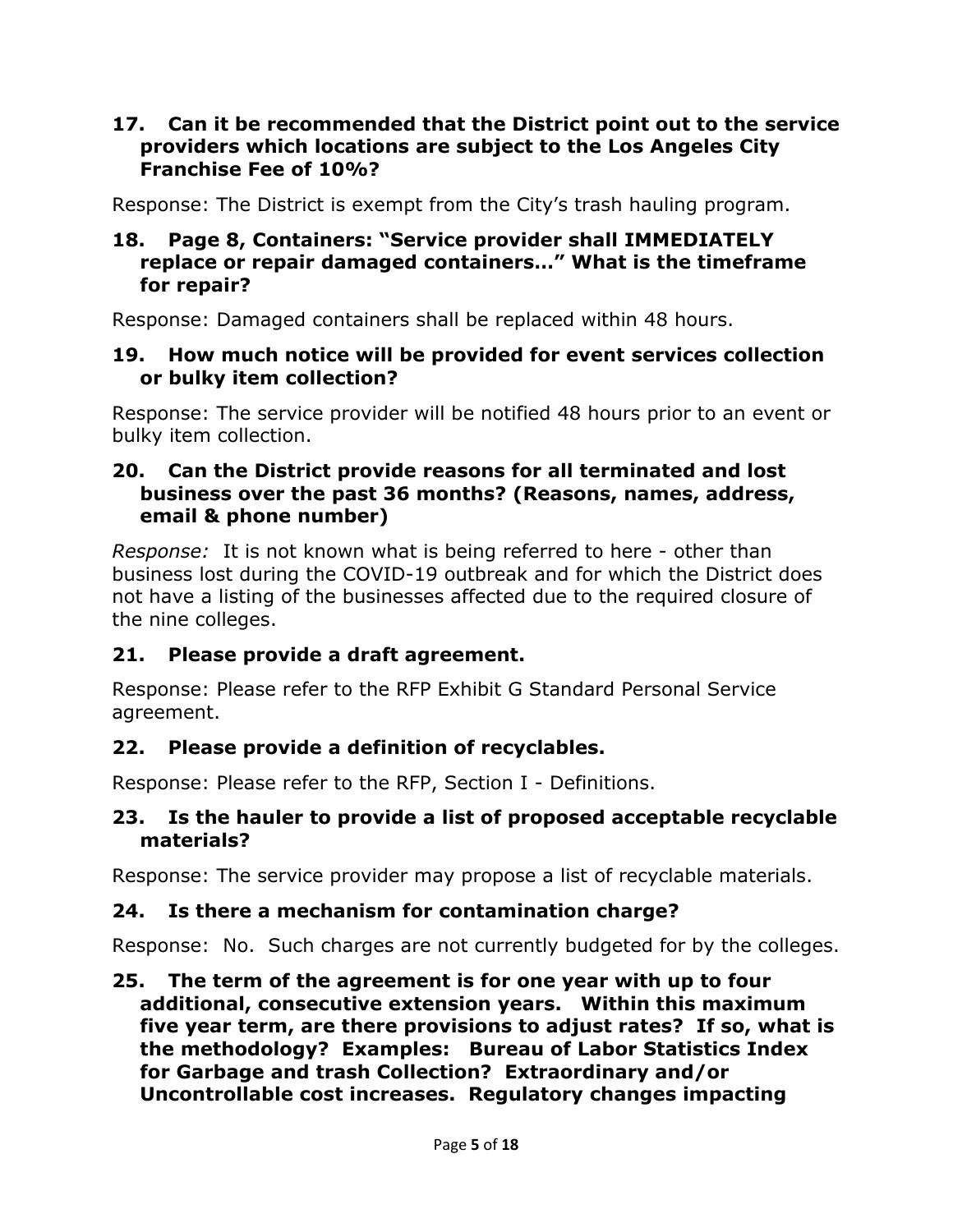### **cost? Federal, State, or Local tax/fee changes associated with the scope of work defined in the contract? Other defined rate escalation methodologies?**

Response: Potential vendors are required to identify costs for services including any annual increases in their proposals. Increases should be shown as a percentage increase annually and justified through factual basis such as the Consumer Price Index.

### **26. Please provide a site map of each location, with either bin or compactor placement, quantities, etc.**

Response: Maps of each college are available from their respective web sites. Locations of bins and compactors are subject to change and could be arranged with each college after the agreement resulting from the RFP is established.

#### **27. Page 6, Table 2 has existing service levels by facility however the facility names have been redacted- please provide this information which includes the site/ facility name**

Response: Although this might be a technical problem experienced by the entity that submitted this question, a copy of Table 2 is included as Attachment 1 to this Addendum No. 3.

#### **28. For those locations that have operational cardboard balers, please confirm if the agreement will cover the cardboard bales or whether a 3rd part hauler will continue to pick up the cardboard?**

Response: All waste, recyclables, and organic materials generated at District facilities are to be serviced by the selected service provider. No 3<sup>rd</sup> party haulers will continue to collect materials at the District facilities.

#### **29. There are several locations with construction either currently or slated to begin through the term of the agreement, please confirm if the C&D material will be part of this agreement upon award.**

Response: Major construction projects for new buildings or the modernization of existing buildings funded through the District's Bond program shall not dispose of waste in containers provided by the vendor selected through the RFP. However, the Maintenance and Operations Department and the Facilities Department at each college may have small scale construction projects that generate materials for disposal as part of the agreement.

### **30. In Section 9, page 12 there is mention of enclosure Cleaning--- What process does the District currently have in place to discuss**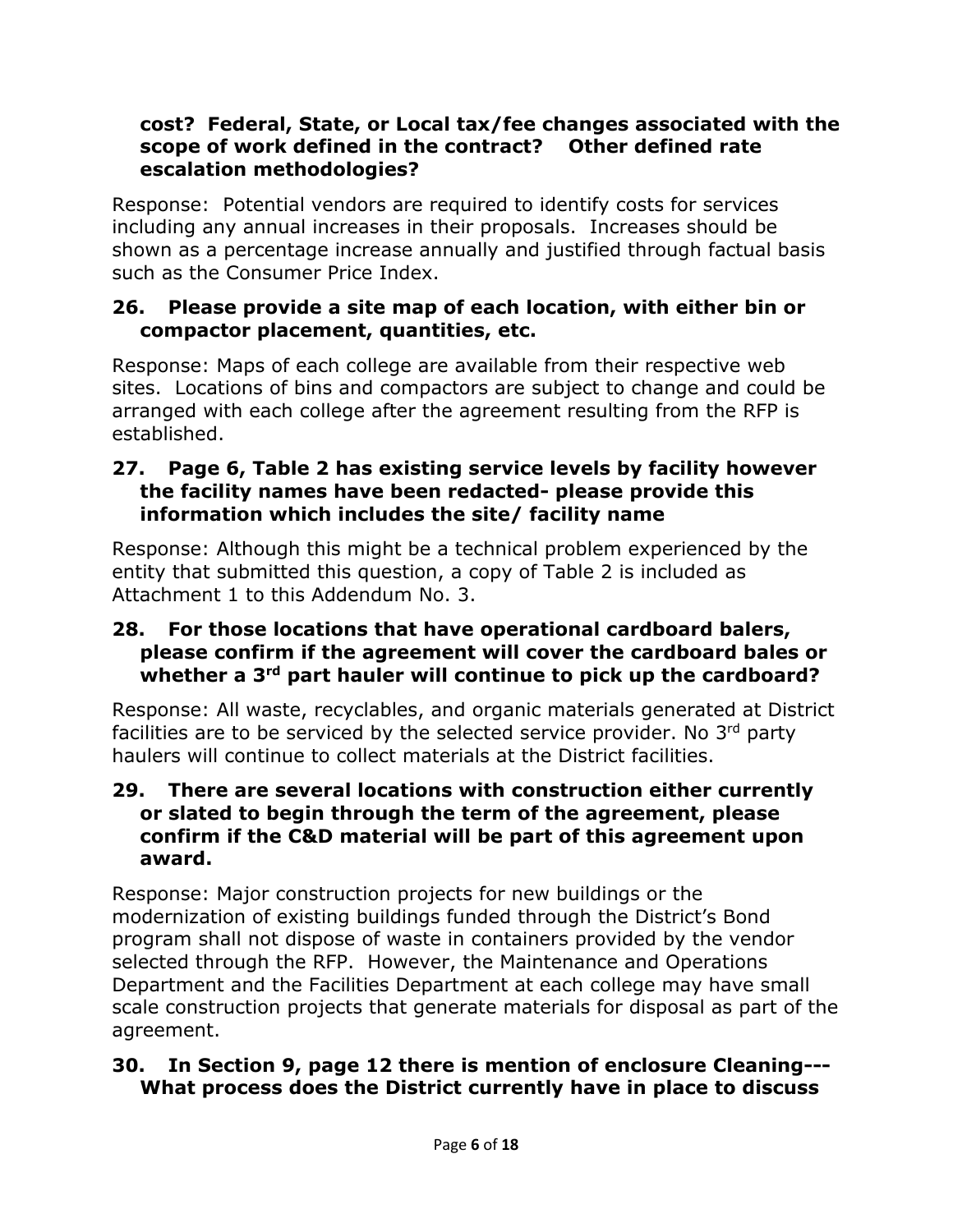### **enclosures that are continually overloaded and review the causes of such overflow?**

Response: Please refer to the RFP, Section 9, Part B, Item 9 Cleaning.

### **31. Additionally, what vector control processes does the District have in place especially around existing organics carts or bins?**

Response: (from each college)

Los Angeles City College (LACC): We use Pest Control Contractor Admiral Pest control which dispatches rodent traps and utilizes pesticides as a deterrent. The service is here once a week checking these areas and traps and on call to all disposal bins. These areas are also pressure washed by our staff on a by-weekly basis and as needed. We also have two pesticide certified employees who also treat these areas as well during the week as needed as a support to the contracted Admiral Pest Control company.

East Los Angeles College (ELAC): None other than county vector staff

Los Angeles Harbor College (LAHC): None. (We have a food digestor for this waste, and it is totally enclosed)

Los Angeles Mission College (LAMC): None.

Los Angeles Pierce College (LAPC): On the campus we currently only use non-poison traps if we see there is an issue, mostly this is only in place around certain buildings. At the food court we installed critter proof cans.

Los Angeles Southwest College (LASC): No organic carts or bins.

Los Angeles Trade Technical College (LATTC): Contracts with Orkin Pest Control.

Los Angeles Valley College (LAVC): No vector issues around existing organics carts or bins

West Los Angeles College (WLAC): Uses Orkin for vector control.

Van de Kamp Innovation Center (VDK): No organics carts or bins. No vector control at trash area.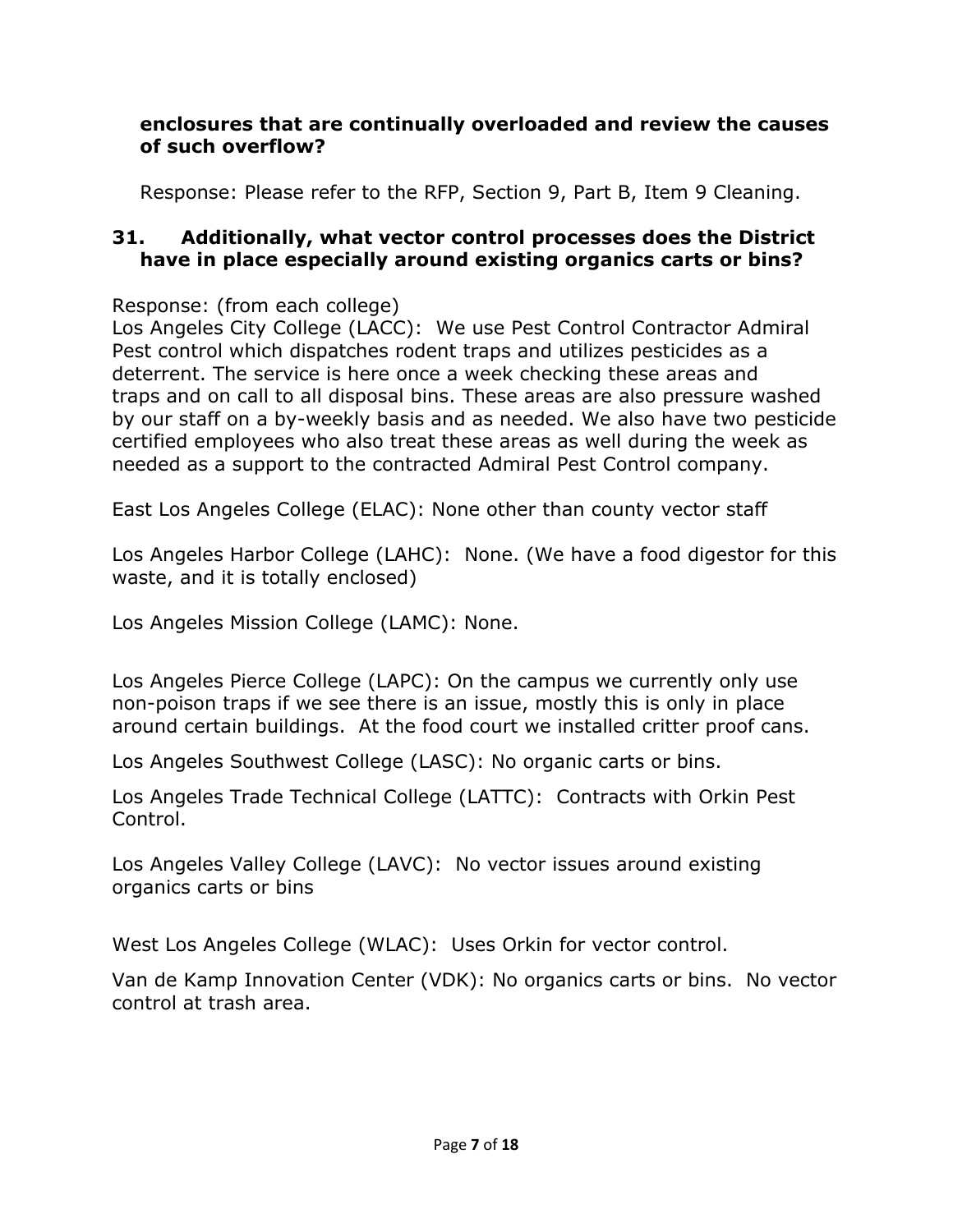### **32. Can the District please provide the pricing sheets to proposers via Excel format?**

Response: The Cost Forms are provided in Section XII Part A of the RFP. Proposers may work up the information needed to complete the forms using Excel software – and to then transpose the result into the Cost Forms provided. The District will not make the Cost Forms available formatted in Excel. Proposers shall not submit Excel files in-lieu-of the Cost Forms.

Please Note: Typographical errors are in the RFP, Section XII. A. Cost Forms. No space was provided for listing prices for the optional scout service for East Los Angeles College (ELAC) and Los Angeles Harbor College (LAHC). Corrected Cost Forms that provide space for bidders to complete are found as Attachment 2 to this Addendum No. 3. Please use these corrected forms for these two colleges. The other Cost Forms included in the RFP for the other colleges are correct.

### **33. What the current cost per college as listed on the bid sheets? (monthly rate, haul rate, disposal per ton)**

Response: The District declines response to this request.

### **34. Is there a forklift available for moving baled cardboard into containers for pick up?**

Response: There might be forklifts at the colleges, however policy does not allow for anyone other than very specific and trained District staff to operate such equipment.

### **35. Is the District being charged a contamination fee for recycle loads that are contaminated?**

Response: No

# **36. Is the District receiving rebates on metal loads?**

Response: No. There is no coordinated recycling program currently. Colleges independently might currently participate in incentivized efforts to recycle metals.

# **LOS ANGELES SOUTHWEST COLLEGE**

# **37. How early can the hauler be on campus to provide service?**

Response: Please refer to the RFP Section IV. Service Specifications and Requirements, Part B, Item 3 Pick Up Times and Restrictions.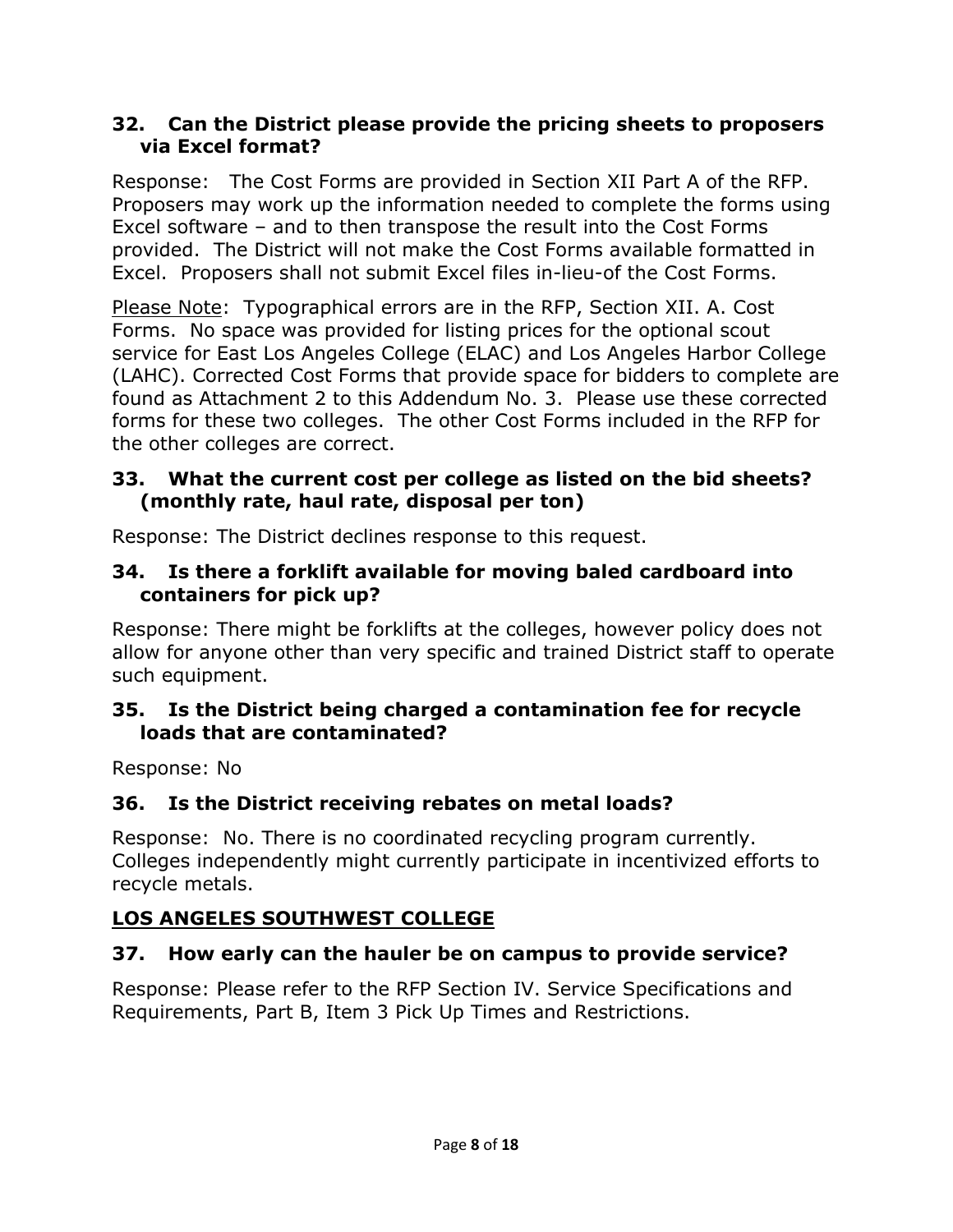# **38. Who owns the compactors and balers (at all colleges)?**

Response: (from each college)

- LACC has one compactor that is owned. LACC owns and operates one cardboard baler.
	- ELAC has one compactor that is owned. ELAC owns and operates one cardboard baler.
- LAHC has two compactors that are both owned. LAHC owns and operates one cardboard baler.
- LAMC has one compactor that is owned. LAMC owns and operates one cardboard baler.

LAPC has one compactor that is owned. LAPC owns two cardboard balers. One at the bookstore which is operational. The other is at Facilities, Maintenance and Operations which requires a power connection to become operational.

LASC has one compactor that is owned. LASC owns and operates one carboard baler.

LATTC has one compactor that is owned. LATTC owns and operates a cardboard baler.

• LAVC has one compactor that is owned. LAVC owns and operates one cardboard baler.

WLAC has two compactors that are both owned. WLAC owns one cardboard baler that is not used. Instead, a bulk green solar compactor is used for all recyclables. The current hauler takes and empties the bulk green recycle compactor once per month.

• VDK does not have a trash compactor nor a cardboard baler.

### **39. How many cardboard bales are generated and how frequent is collection?**

Response: This information is not available

# **40. Is the college looking for alternative bids to scout service?**

Response: Optional scout service costs are to be indicated on the cost forms.

Please Note: The form provided in the RFP, Section XII. B. Unit Prices is incorrect due to typographical error. Please use the corrected Unit Prices form found in Attachment 3 to this Addendum No. 3 that includes other types of equipment related to the optional scout service.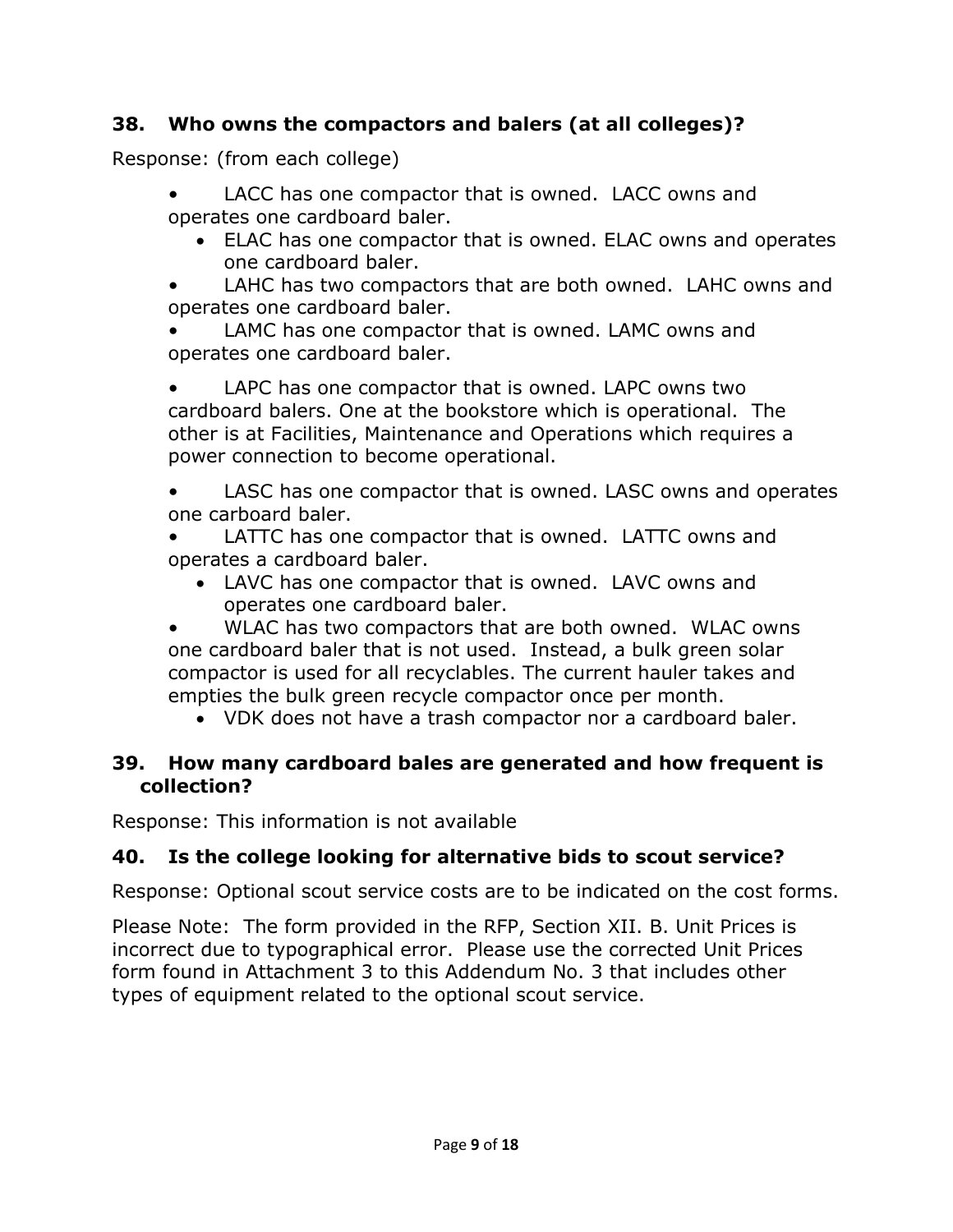### **41. Are there alternative locations where bins can be placed to avoid scout service? (alternative bid)**

Response: Alternative locations might be determined working with the college on a case by case basis after the agreement is implemented.

### **42. What additional buildings will be constructed within the duration of this contract?**

Response: Additional buildings to be constructed can be found on the web site for the District's building program www.BuildLACCD.org.

# **LOS ANGELES HARBOR COLLEGE**

# **43. Does the dehydrator product go in the trash?**

Response: The food digestor mixes water and enzymes which liquifies all food waste which is drained into the grease interceptor, then goes to the sewer.

### **44. How often are the two C&D bins serviced?**

Response: Please refer to the RFP Section III Existing Solid Waste and Recycling Services – Table 2. Existing Service Levels By Faciity.

#### **45. Does the college use only internal staff janitorial and maintenance or contracted?**

Response: This information is not available.

#### **46. Does the college use student labor for any of the waste management programs?**

Response: This information is not available.

### **47. How does the college want waste managed during the weekly, Sunday Swap Meet?**

Response: The college will manage waste at the swap meet as we have done in the past with trash gondolas being towed to the trash compactor.

#### **48. Does the college want a food waste program for the weekly, Sunday Swap Meet?**

Response: The college does not want a food waste program for the swap meet, unless this is some sort of mandatory state requirement.

### **49. What additional buildings will be constructed within the duration of this contract?**

Response: See response to question 41.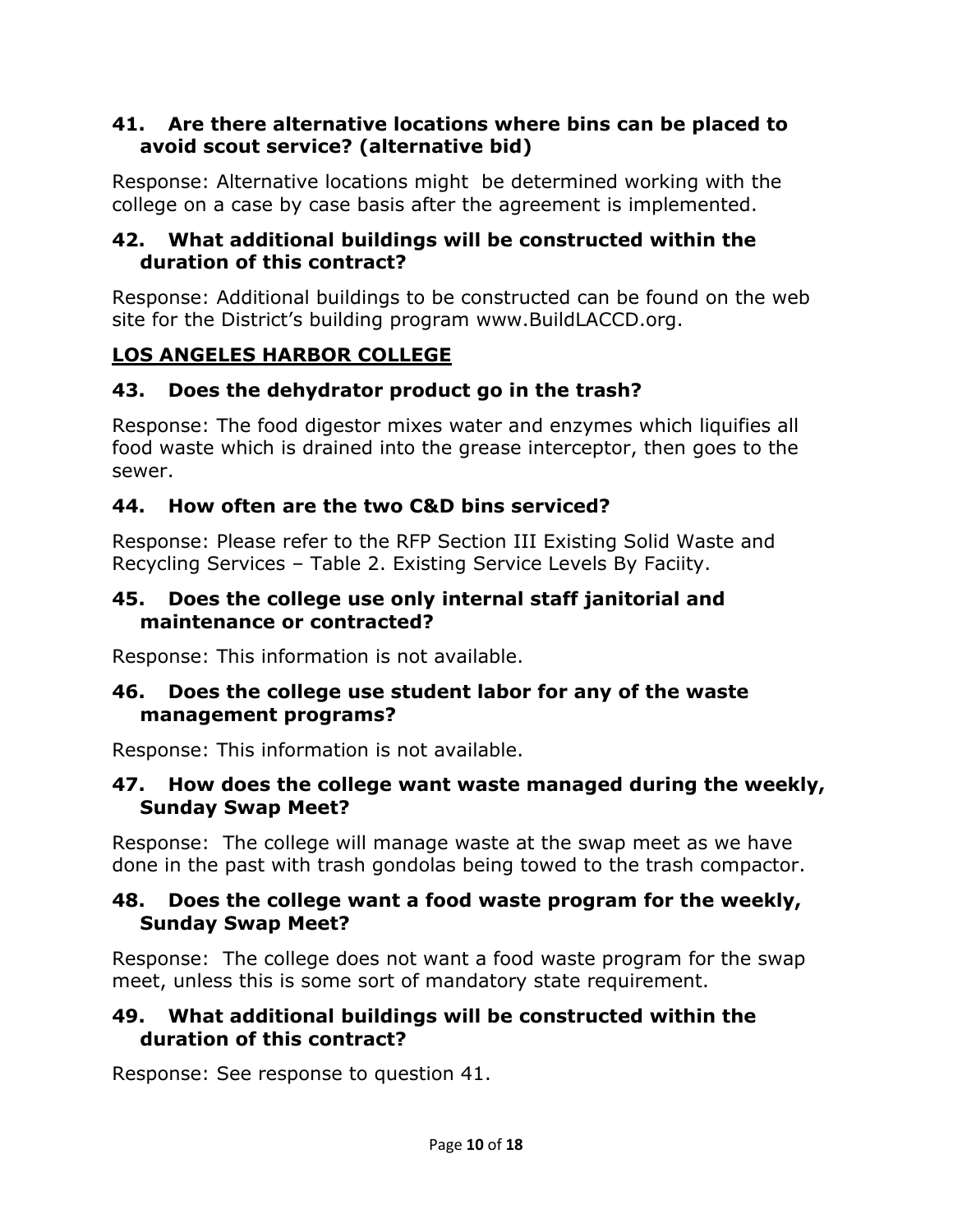#### **50. Is it the intention that the truck wait on site while the bins are emptied into the compactor & then replaces the bins back to their assigned locations?**

Response: The service provider is responsible to service the compactors and, as an option, to provide scout service for bins.

### **WEST LOS ANGELES COLLEGE**

### **51. Does the cafeteria have a food waste program?**

Response: Please refer to the RFP, Section IV, Part B, Item 10 District Facilities for a description of all existing programs.

### **LOS ANGELES VALLEY COLLEGE**

#### **52. How many cardboard bales are generated and how frequent is collection?**

Response: This information is not available

#### **53. Will one compactor be designated for recycling?**

Response: Los Angeles Valley College has one compactor for trash.

### **LOS ANGELES PIERCE COLLEGE**

### **54. Could the yard be used as a staging area to sort trash?**

Response: No this area is not large enough.

#### **55. How many custodians are on staff?**

Response: This information is not available.

#### **56. What is the building located next to the large enclosure and cafeteria?**

Response: The 600 building.

### **57. How often is the compactor serviced?**

Response: Please refer to the RFP Section III Existing Solid Waste and Recycling Services – Table 2. Existing Service Levels By Faciity.

### **58. How is waste handled for the Flea Market?**

Response: The people that run this operation provide a container and remove all their waste from our property.

#### **59. Is the C&D roll-off temporary?**

Response: Please refer to the RFP Section III Existing Solid Waste and Recycling Services – Table 2. Existing Service Levels By Facility.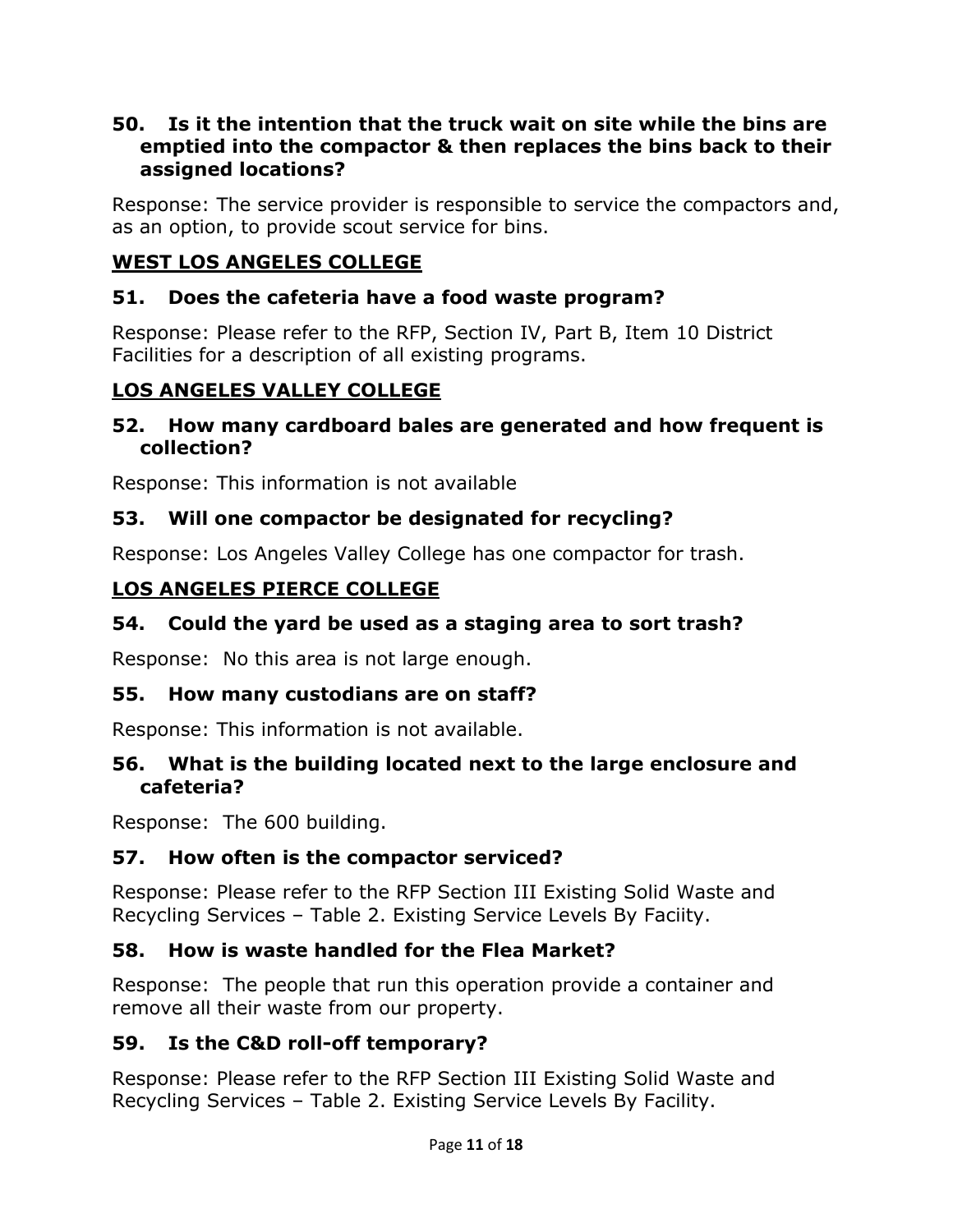### **60. Will all waste streams be hauled to the maintenance yard?**

Response: The regular campus waste is all brought to the compactor in the FMO yard. Green waste is brought to a location outside the FMO yard and placed in a "Roll Off". We would plan to bring all recycle containers to one area by the FMO yard for pick up by the vendor.

### **61. Will the college be using their scout truck for all waste on the campus?**

Response: We plan to continue to use this truck to move the trash & recycle containers to the specified location in or next to the Facilities Maintenance and Operations yard.

### **LOS ANGELES MISSION COLLEGE**

### **62. Does the campus have recycling receptacles?**

Response: Please refer to the RFP Section III Existing Solid Waste and Recycling Services – Table 2. Existing Service Levels By Facility. For a description of existing services, please refer to the RFP Section IV, Part A, Item 10.

### **63. Is there opportunity to use the 2nd compactor?**

Response: The college responds there is one compactor.

### **64. Is the dehydrator used to manage the food waste?**

Response: No. The dehydrator only receives limited non-meat waste from the kitchen. General food waste from the consumer side is not captured here nor is meat. This is because the dehydrated product is used as mulch in the garden by the Culinary staff.

### **65. Does the dehydrator product get thrown away?**

Response: The dehydrated product is used for garden mulch by the Culinary staff.

# **66. Who services the paper recycling?**

Response: International paper is current picking up our carboard, we do see some moneyback for this but we are not aware of a contract. We call they pick up and send a check.

# **67. How frequently were recycling bins serviced?**

Response: For a description of existing services, please refer to the RFP Section IV, Part A, Item 10.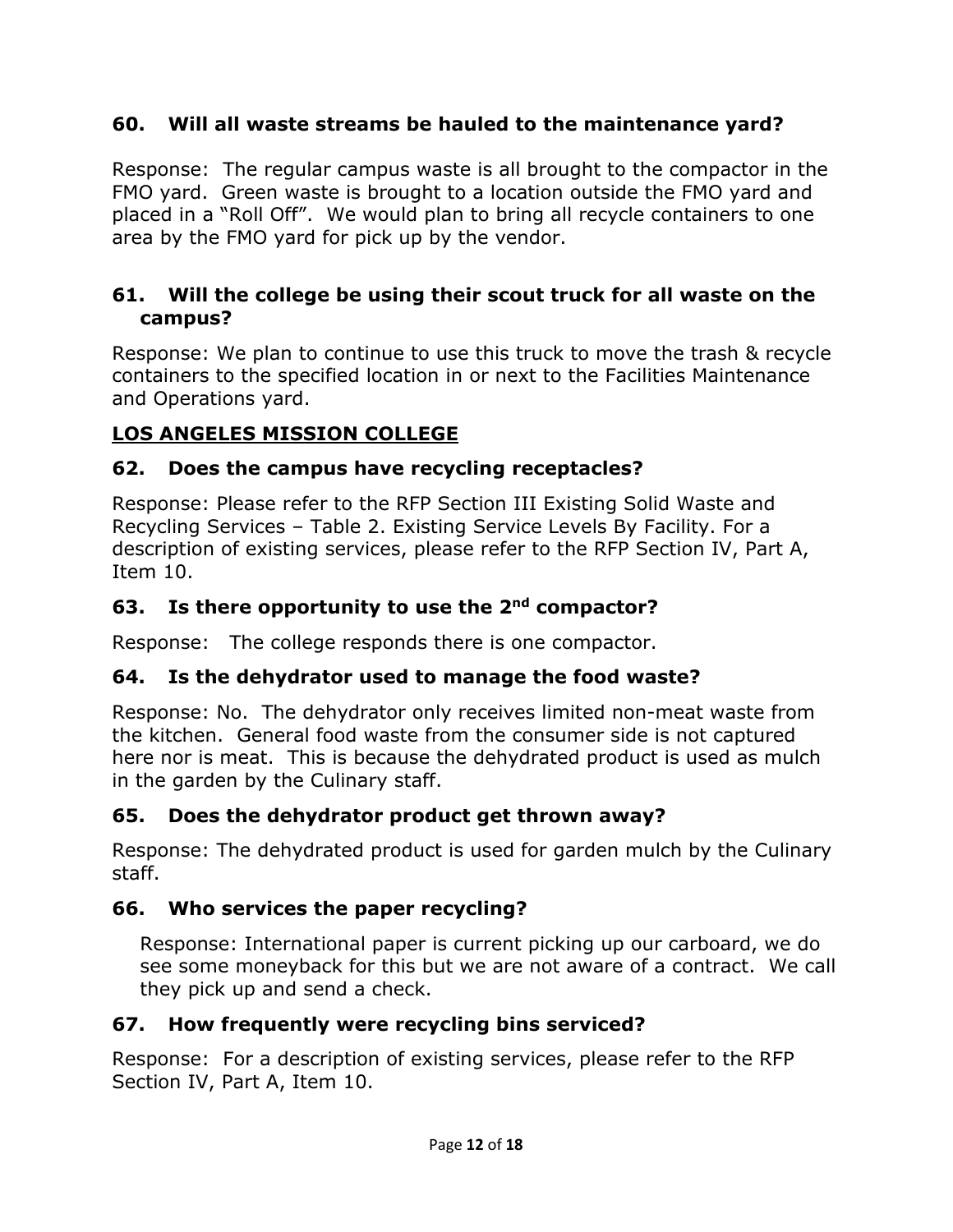### **68. Was the college receiving payments for paper recycling?**

Response: Please see the answer to question 66 above.

### **69. Who will responsible for hauling off excess bins from other haulers?**

Response: The college will need to arrange with the owner of left-over bins to get them come pick up their equipment.

# **70. Would you be open to larger bins to save space?**

Response: We have limited space, within the limits of space yes

### **71. Is the East campus wired for a compactor?**

Response: There is an existing 120 volt/20 amp.

# **LOS ANGELES CITY COLLEGE**

### **72. What level of bulky item collection is required for this campus? Frequency?**

Response: Approximately two to three pick ups of full bins currently occurs annually. Bulky items in bins generally consist of things left on District property without authorization - such as furniture - and may also include scrap metal and wood that cannot be compacted. Bins are picked up on an as-needed basis.

# **73. Which bins are located in enclosures?**

Response: The following locations have bins in enclosures:

- 1. Child Development Center (Child Care Facility) one (1) rubbish four yard bin and one (1) recycle four yard bin.
- 2. The compactor and cardboard baler area.
- 3. The Herb Alpert Music Center loading dock area holds one (1) rubbish four yard bin and one (1) recycle food four yard bin.

# **EAST LOS ANGELES COLLEGE**

### **74. What is the frequency of events on the campus?**

Response: For a description of existing services, please refer to the RFP Section IV, Part A, Item 10. Please also see the answer to Question 14 above.

# **VAN DE KAMP INNOVATION CENTER**

# **75. Do you want to continue to have locks on your roll-off?**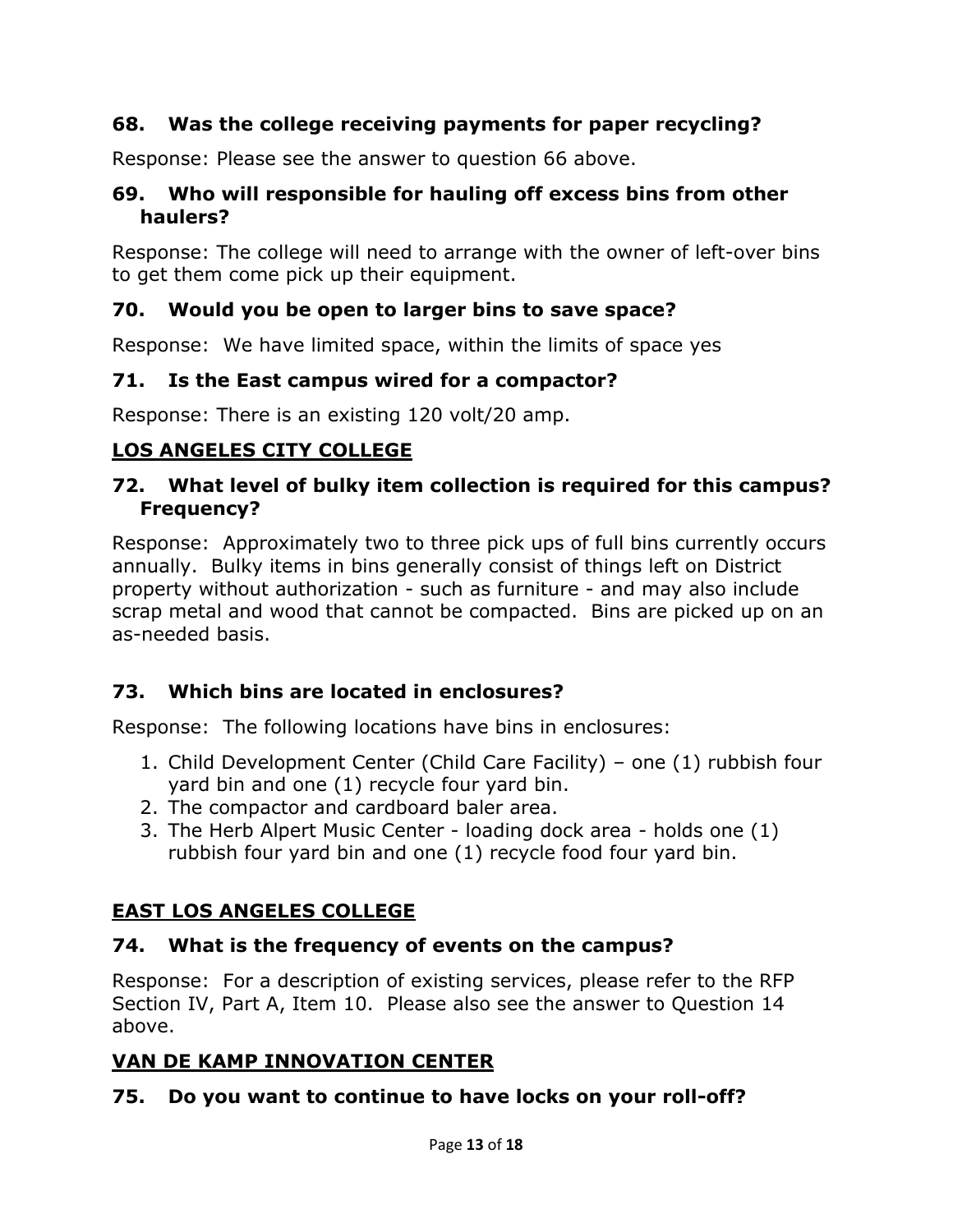• Response: No, locks are not needed.

### **76. Do you have food waste bins?**

• Response: No.

# **77. Is there a need for the 6-CY size roll-off for recycling?**

• Response: There is the need for a recycling container. The facility may be amenable to a different size other than the current six-yard size roll-off container.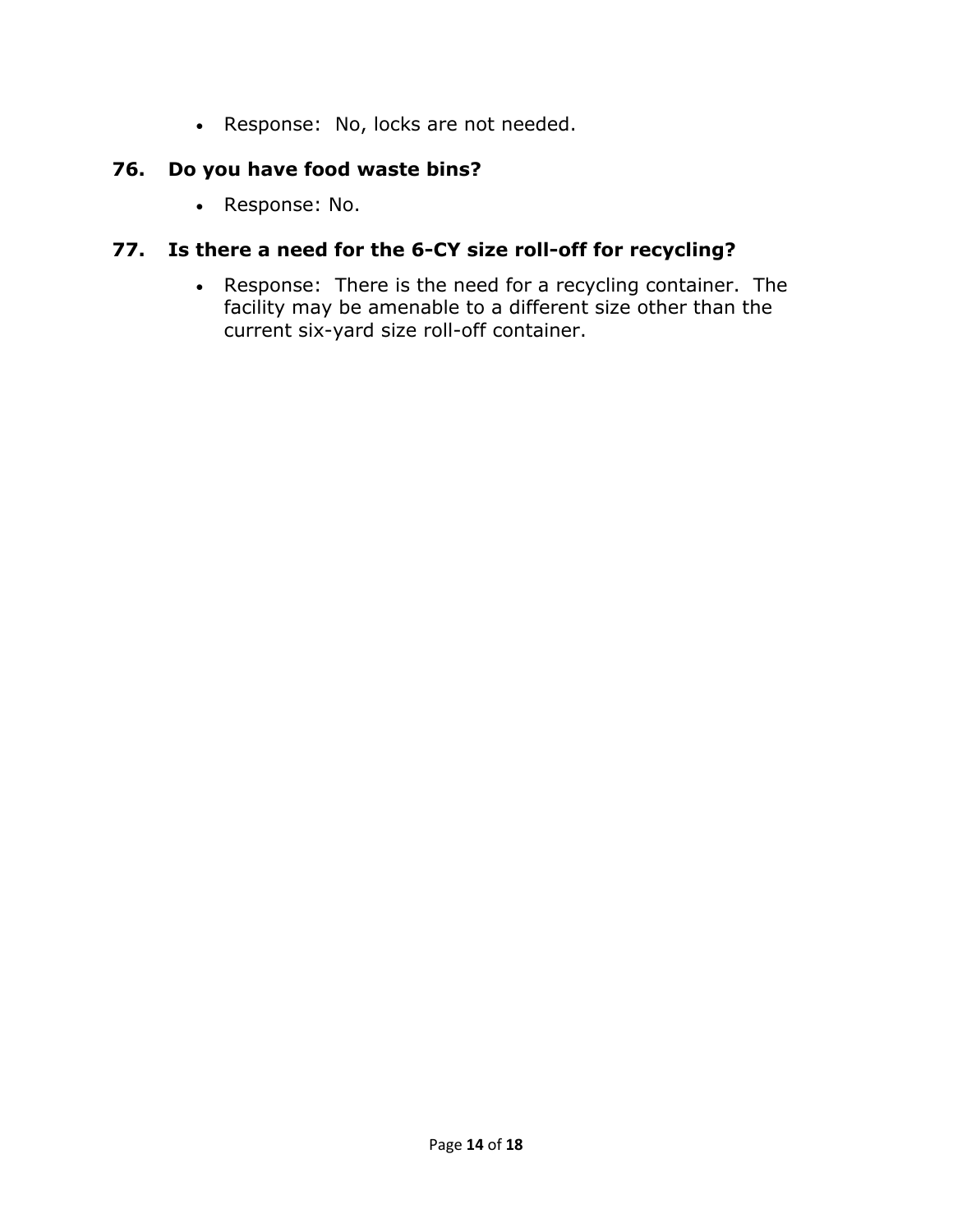Existing Service Levels by Facility

| <b>Facility</b>                                | <b>Material</b> | Quantity       | <b>Size</b><br>$(CY^1)$ | <b>Service</b><br><b>Frequency</b> | <b>Collection Type</b> | CY per<br><b>Week</b> | Tons per<br>Year |
|------------------------------------------------|-----------------|----------------|-------------------------|------------------------------------|------------------------|-----------------------|------------------|
|                                                | <b>MSW</b>      | 1              | 40                      | As-needed                          | Compactor              | NA <sup>2</sup>       | 251              |
| Los Angeles City College                       | <b>MSW</b>      | 8              | 3                       | $1$ /week                          | Roll-off               | 24                    | <b>NA</b>        |
|                                                | Recycle         | 7              | 3                       | $1$ /week                          | Roll-off               | 21                    | <b>NA</b>        |
|                                                | <b>MSW</b>      | $\mathbf{1}$   | 40                      | $1$ /week                          | Compactor              | 40                    | 326              |
|                                                | Recycle         | $\mathbf{1}$   | 40                      | $1$ /year                          | Roll-off               | 3                     | 6                |
| <b>East Los Angeles College</b>                | Green           | 2              | 40                      | As-needed                          | Roll-off               | <b>NA</b>             | 84               |
|                                                | Green           | $\mathbf{1}$   | 10                      | As-needed                          | Roll-off               | <b>NA</b>             |                  |
|                                                | $C&D^3$         | 2              | 40                      | As-needed                          | Roll-off               | <b>NA</b>             | $\overline{3}$   |
|                                                | <b>MSW</b>      | $\mathbf{1}$   | 40                      | $1$ /week                          | Compactor              | 40                    | 320              |
|                                                | <b>MSW</b>      | $\mathbf{1}$   | 40                      | As-needed                          | Roll-off               | <b>NA</b>             | <b>NA</b>        |
| Los Angeles Harbor College                     | Recycle         | $\mathbf{1}$   | 40                      | As-needed                          | Roll-off               | <b>NA</b>             | $\mathsf 3$      |
|                                                | Green           | $\mathbf{1}$   | 40                      | As-needed                          | Roll-off               | <b>NA</b>             | $\overline{7}$   |
|                                                | Green           | $\overline{2}$ | 10                      | As-needed                          | Roll-off               | <b>NA</b>             | <b>NA</b>        |
|                                                | C&D             | $\overline{2}$ | 40                      | As-needed                          | Roll-off               | <b>NA</b>             | <b>NA</b>        |
|                                                | <b>MSW</b>      | $\mathbf{1}$   | 35                      | $1$ /week                          | Compactor              | $\overline{35}$       | 145              |
| <b>Los Angeles Mission College</b>             | Green           | 1              | 30                      | As-needed                          | Roll-off               | <b>NA</b>             | 7                |
|                                                | <b>MSW</b>      | $\mathbf{1}$   | 40                      | 2/week                             | Compactor              | 80                    | 220              |
| <b>Los Angeles Pierce College</b>              | Green           | 3              | 40                      | As-needed                          | Roll-off               | <b>NA</b>             | 11               |
|                                                | <b>MSW</b>      | $\mathbf{1}$   | 40                      | As-needed                          | Compactor              | <b>NA</b>             | 112              |
| <b>Los Angeles Southwest</b>                   | Green           | $\mathbf{1}$   | 20                      | As-needed                          | Roll-off               | <b>NA</b>             |                  |
| <b>College</b>                                 | Green           | $\overline{2}$ | 40                      | As-needed                          | Roll-off               | <b>NA</b>             | 32               |
|                                                | Green           | $\mathbf{1}$   | 30                      | As-needed                          | Roll-off               | <b>NA</b>             |                  |
|                                                | <b>MSW</b>      | $\mathbf{1}$   | 40                      | $1$ /week                          | Compactor              | 40                    | 123              |
| <b>Los Angeles Trade Technical</b>             | <b>MSW</b>      | 3              | 40                      | As-needed                          | Roll-off               | <b>NA</b>             | 71               |
| <b>College</b>                                 | Wood            | $\mathbf{1}$   | 20                      | As-needed                          | Roll-off               | <b>NA</b>             | 28               |
|                                                | <b>MSW</b>      | $\mathbf{1}$   | 30                      | As-needed                          | Compactor              | <b>NA</b>             | 212              |
| <b>Los Angeles Valley College</b>              | Green           | $\overline{2}$ | 40                      | As-needed                          | Roll-off               | <b>NA</b>             | 101              |
|                                                | Green           | $\overline{2}$ | 10                      | As-needed                          | Roll-off               | <b>NA</b>             |                  |
|                                                | <b>MSW</b>      | $\mathbf{1}$   | 40                      | 1/week                             | Compactor              | 40                    | 160              |
| <b>West Los Angeles College</b>                | Recycle         | 1              | 40                      | As-needed                          | Roll-off               | <b>NA</b>             | 61               |
|                                                | Green           | $\overline{2}$ | 40                      | As-needed                          | Roll-off               | <b>NA</b>             | <b>NA</b>        |
| <b>Corporate Center Drive</b><br><b>Campus</b> | <b>MSW</b>      | $\overline{2}$ | 3                       | 4/week                             | Roll-off               | 24                    | <b>NA</b>        |
| <b>South Gate Education</b><br><b>Center</b>   | <b>MSW</b>      | 3              | 3                       | 3/week                             | Roll-off               | 27                    | <b>NA</b>        |
| Van de Kamp Innovation                         | <b>MSW</b>      | $\overline{2}$ | 3                       | 6/week                             | Roll-off               | 36                    | NА               |
| <b>Center</b>                                  | Recycle         | $\mathbf{1}$   | 6                       | $1$ /week                          | Roll-off               | 6                     | <b>NA</b>        |
| 1.<br><b>Cubic Yard</b>                        |                 |                |                         |                                    |                        |                       |                  |
| <sup>2.</sup> Not Available                    |                 |                |                         |                                    |                        |                       |                  |
| <sup>3.</sup> Construction & Demolition        |                 |                |                         |                                    |                        |                       |                  |

# **TABLE 2. EXISTING SERVICE LEVELS BY FACILITY**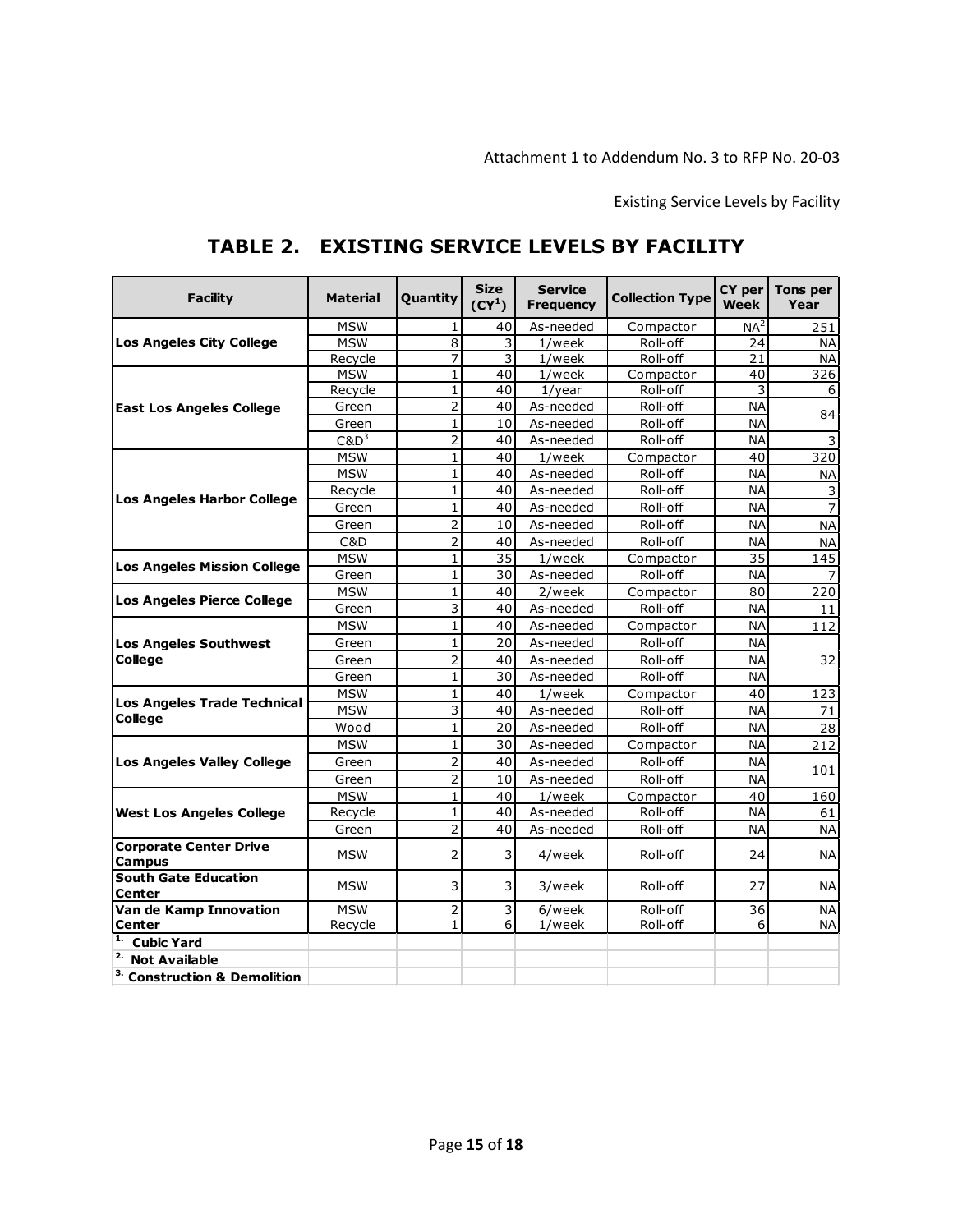Attachment 2 to Addendum No. 3 to RFP No. 20-03 Solid Waste and Recycling

Section XII. A. Revised Cost Forms for East Los Angeles and Los Angeles Harbor Colleges

| Los Angeles Harbor College |                                  |                |             |                  |                               |                                |                                             |                                |
|----------------------------|----------------------------------|----------------|-------------|------------------|-------------------------------|--------------------------------|---------------------------------------------|--------------------------------|
| <b>MATERIAL</b>            | <b>COLLECTION</b><br><b>TYPE</b> | <b>QTY</b>     | <b>SIZE</b> | <b>FREQUENCY</b> | <b>MONTHLY</b><br><b>RATE</b> | <b>HAUL RATE</b><br>(PER PULL) | <b>DISPOSAL</b><br><b>RATE</b><br>(PER TON) | <b>RENTAL FEE</b><br>(MONTHLY) |
| <b>MSW</b>                 | Compactor                        | $\mathbf{1}$   | $40-cy$     | 1/Week           |                               | \$                             | \$                                          |                                |
| <b>MSW</b>                 | Compactor                        | $\mathbf{1}$   | 40-су       | As Needed        |                               | \$                             | \$                                          |                                |
| <b>RECYCLE</b>             | Roll-Off                         | $\mathbf{1}$   | $40-cy$     | As Needed        | \$                            | \$                             |                                             |                                |
| C&D                        | Roll-Off                         | $\overline{2}$ | $40-cy$     | As Needed        | \$                            | \$                             |                                             |                                |
| <b>GREEN</b>               |                                  |                |             |                  | \$                            | \$                             |                                             |                                |
| <b>FOOD</b>                |                                  |                |             |                  | \$                            | \$                             |                                             |                                |
|                            |                                  |                |             |                  | \$                            | \$                             |                                             |                                |
|                            |                                  |                |             |                  | \$                            | \$                             |                                             |                                |
|                            |                                  |                |             |                  | \$                            | \$                             |                                             |                                |
| <b>TOTALS</b>              |                                  |                |             |                  |                               |                                |                                             |                                |
| <b>OPTIONAL</b>            |                                  |                |             |                  |                               |                                |                                             |                                |
| <b>MSW</b>                 | Bin w/Scout                      | $\mathbf{1}$   | $3-cy$      | 1/week           |                               |                                |                                             |                                |
| <b>RECYCLE</b>             | Bin w/Scout                      | $\mathbf{1}$   | $3-CY$      | 1/week           |                               |                                |                                             |                                |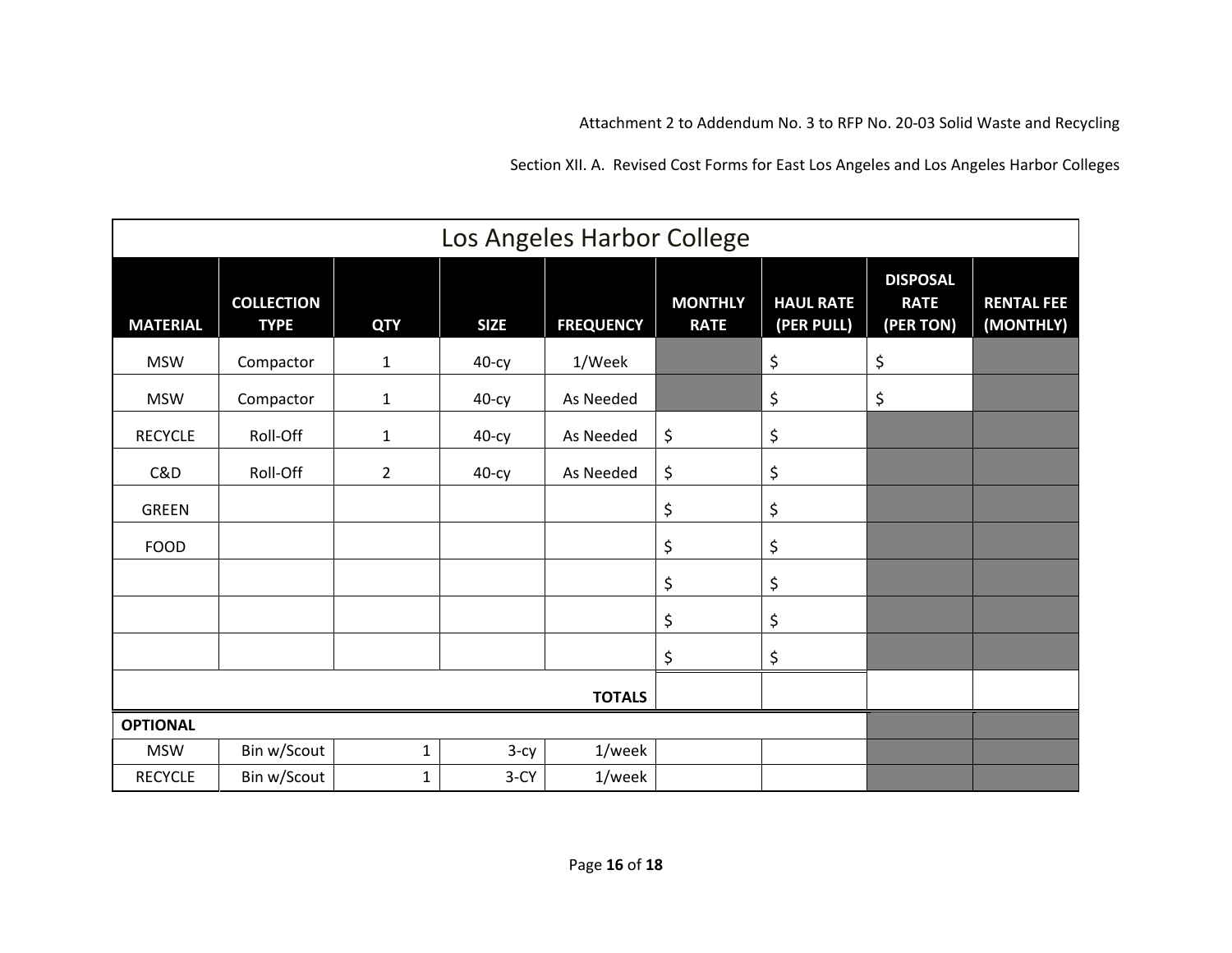Attachment 2 (continued) to Addendum No. 3 to RFP No. 20-03 Solid Waste and Recycling

Section XII. A. Revised Cost Forms for East Los Angeles and Los Angeles Harbor Colleges

| <b>East Los Angeles College</b> |                                  |                |             |                  |                               |                                |                                             |                                |
|---------------------------------|----------------------------------|----------------|-------------|------------------|-------------------------------|--------------------------------|---------------------------------------------|--------------------------------|
| <b>MATERIAL</b>                 | <b>COLLECTION</b><br><b>TYPE</b> | <b>QTY</b>     | <b>SIZE</b> | <b>FREQUENCY</b> | <b>MONTHLY</b><br><b>RATE</b> | <b>HAUL RATE</b><br>(PER PULL) | <b>DISPOSAL</b><br><b>RATE</b><br>(PER TON) | <b>RENTAL FEE</b><br>(MONTHLY) |
| <b>MSW</b>                      | Compactor                        | $\mathbf{1}$   | 40-су       | 1/Week           |                               | \$                             | \$                                          |                                |
| C&D                             | Roll-off                         | $\overline{2}$ | $40-cy$     | As Needed        | \$                            | \$                             |                                             |                                |
| <b>RECYCLE</b>                  | Roll-off                         | $\mathbf{1}$   | $40-cy$     |                  | \$                            | \$                             |                                             |                                |
| <b>GREEN</b>                    |                                  |                |             |                  | \$                            | \$                             |                                             |                                |
| <b>FOOD</b>                     |                                  |                |             |                  | \$                            | \$                             |                                             |                                |
|                                 |                                  |                |             |                  | \$                            | \$                             |                                             |                                |
|                                 |                                  |                |             |                  | \$                            | \$                             |                                             |                                |
|                                 |                                  |                |             |                  | \$                            | \$                             |                                             |                                |
| <b>TOTALS</b>                   |                                  |                |             |                  |                               |                                |                                             |                                |
| <b>OPTIONAL</b>                 |                                  |                |             |                  |                               |                                |                                             |                                |
| <b>MSW</b>                      | Bin w/Scout                      | $\mathbf{1}$   | $3-cy$      | 1/week           |                               |                                |                                             |                                |
| <b>RECYCLE</b>                  | Bin w/Scout                      | $\mathbf{1}$   | $3-CY$      | 1/week           |                               |                                |                                             |                                |